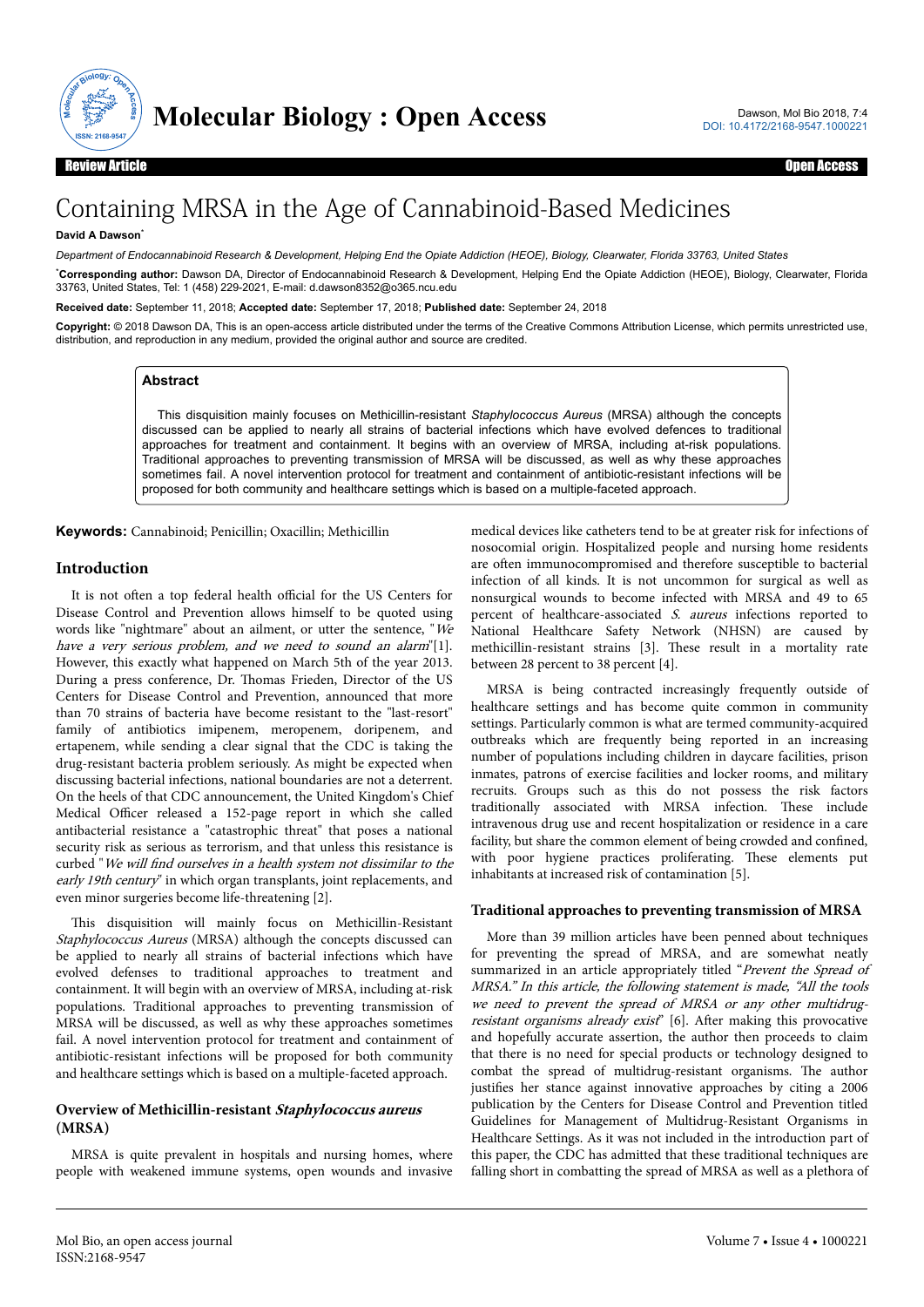other multidrug-resistant organisms. An analysis of trends of antimicrobial resistance in twenty-three US hospitals between 1996 and 1999 found significant increases in the prevalence of resistant bacterial infections, including MRSA, oxacillin-resistant Staphylococcus aureus, ciprofloxacin-resistant Pseudomonas aeruginosa, and ciprofloxacin- or ofloxacin-resistant Escherichia coli [7].

The evidence indicates, and the CDC admits that traditional approaches are, if not failing, also not succeeding in getting the job done in combatting and containing the spread of these pesky multidrug-resistant pathogens. Нese bacterial infections are remarkably adaptable and enduring organisms. Нey appear to reinvent themselves, seemingly outwitting conventional antibiotics. Staphylococcus, especially in its methicillin-resistant form (MRSA), continues to pose to our healthcare facilities, public institutions, and communities an increasing burden of boils, abscesses of all sizes and locations, as well as potentially fatal sepsis, endocarditis, necrotizing fasciitis and pneumonia [8].

# **Why traditional approaches fail**

Methicillin-resistant Staphylococcus aureus is genetically distinct from other strains of Staphylococcus aureus in that it is responsible for many difficult-to-treat infections in humans because through natural evolutionary mechanisms (horizontal gene transfer, natural selection, multiple drug resistance) it has become immune to beta-lactam which are the most widely used group of antibiotics. Typical examples of these antibiotics include Penicillin, oxacillin, and methicillin, in which the penams contain a β-lactam ring fused to a five-membered ring, where one of the atoms in the ring is sulfur, and the ring is fully saturated [9].

The time it takes to produce new medicines is not the only factor contributing to the human animal's difficulty in rising to this evolutionary challenge. Healthcare professionals now consider Staphylococcus aureus a threat not only in healthcare settings but to the community environment as well. Before the availability of antibiotics, invasive bacterial infections were often fatal, but the introduction of penicillin in the 1940s dramatically improved survival. Although penicillinase-producing strains soon emerged, methicillin and other penicillinase-stable β-lactam agents filled the breach. This success also resulted in a one molecule attack strategy for combatting bacterial infections. Нe development of new antibacterial medicines is a slow, arduous process and the paradigm the pharmaceutical industry has established inhibits success [10].

#### **Subversion of the dominant paradigm**

MRSA should no longer be considered an exclusively nosocomial originating pathogen but has become epidemic within communities. Harbor-UCLA Medical Center conducted a molecular analysis of five available strains of MRSA within a fifteen-month period which indicated community origins. Investigators from the CDC provide compelling evidence from studies conducted in Baltimore, Atlanta, and Minnesota that between eight percent and twenty percent of MRSA outbreaks originated in community settings [11].

Ironically, the emergence of the MRSA into community settings has the potential to lead to the pathogen's demise. Communities can employ CAM approaches to health issues that hospitals are bureaucratically forbidden to allow. Coupled with this, the paradigm established by the pharmaceutical companies restricts them to attacking the bacterium with an individual molecule. Hospitals have adopted the same paradigm because it is usually successful. Analogous to Newtonian physics which is usually successful, a paradigm shift was required when researchers began to apply it to subatomic particles. From an evolutionary perspective, societal transformations are now providing the elements necessary for a Kuhnian paradigm shift in pharmaceutical approaches. Traditionally, bacterial infections are attacked pharmacologically through utilization of a one molecule approach. Research has repeatedly demonstrated this attack strategy becomes ineffective over time because bacteria reproduce so rapidly they evolve genetic mutations capable of defending themselves against the molecule. Нe dual-pronged protocol being proposed represents a medicinal paradigm shift analogous to the shift from Newtonian physics to quantum mechanics because it entails an organic rather than synthetic approach to containing bacterial infections, even socalled "superbugs" such as Staphylococcus aureus. This change in paradigm is necessary because pharmacological approaches to containing the spread of drug-resistant bacteria have proved to be largely ineffective.

#### **A community-based approach to MRSA eradication**

It might be disconcerting for people to learn that bacterial infections are ubiquitous in society. One of every three people entering a fitness center carry staph, and two percent carry MRSA. No data showing the total number of people who contract MRSA skin infections in community settings exist [12], but the CDC has acknowledged, traditional methods of preventing transmission must be communitybased, and that innovative approaches need to be developed within both healthcare organizations and communities. However, traditional methods should not be abandoned simply because the tide is beginning to turn against humanity. Нis turn is a natural process of evolution and bacteria have an evolutionary advantage because they reproduce so quickly and therefore develop successful genetic modifications at a faster rate than humans. Unfortunately, humanity must rely on its intellect for survival, and at times the intellect of humans collectively impedes the evolutionary competitions in which humanity is engaged. Our struggle against bacteria has both physiological and psychological components, and societal struggles are interfering with both. Many of the traditional methods for attacking bacterial infections have value and should not be abandoned but to fight this war more effectively some adjustments will have to be made to humanity's attack strategies.

Other than medications which are continuously being developed, most of the protocols for containing bacterial infections were developed in the mid-1900s while some date back to well before the 1840s. Analyzing each of these protocols individually, it is apparent that new attack strategies need to be developed to ensure humanity's survival in this continuous evolutionary process. Нe protocols humanity employs in the US have been established by the Center for Disease Control and Prevention, and while they acknowledge the shortcomings, there is an inherent and evidence-based value in each. CDC recommends contact precautions when the facility considers MRSA to be of special clinical and epidemiologic significance. In most federally funded hospitals, where MRSA is ubiquitous, mandated protocols include appropriate patient placement, gloving, gowning, patient transport, patient-care equipment and environmental measures [13]. Given that the CDC has now admitted that these protocols are falling short in their goal of preventing the spread of MRSA within hospitals as well as the surrounding community, these protocols should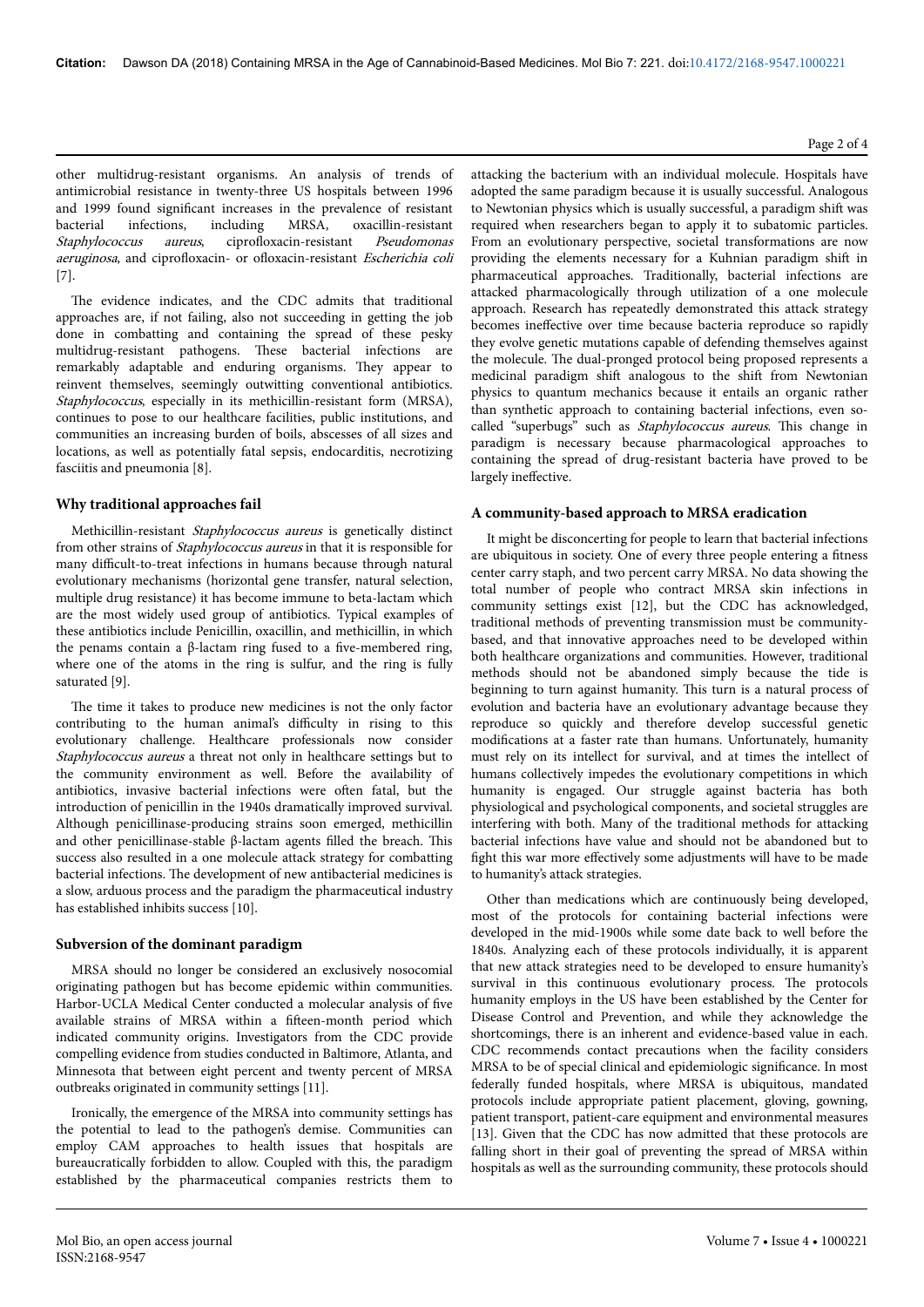#### be analyzed individually to determine if modifications or additions might prove more effective.

Patient placement: The CDC recommends single patient rooms be assigned to patients with known or suspected MRSA infections. When single rooms are not available, patients infected with the same strains of MRSA should be housed together.

Gloving: Gloves should be worn whenever touching the patient's skin or surfaces and articles near the patient (e.g., medical equipment, bed rails).

Gowning: Proper attire should be worn upon entry into a patient's room or cubicle. Care should be taken to ensure that clothing and skin do not contact potentially contaminated environmental surfaces which could result in the possible transfer of microorganism to other patients or environmental surfaces.

Patient transport restrict: Transport and movement of patients outside of the room only for medically-necessary purposes.

Patient-care equipment and instruments/devices: When possible, use disposable medical patient-care equipment. If common use of equipment for multiple patients is unavoidable, clean and disinfect such equipment before use on another patient.

Environmental measures: Care should be taken to ensure that rooms of infected patients are cleaned and disinfected at least daily, focusing on frequently-touched surfaces such as bed rails, overbed table, bedside commode, lavatory surfaces, doorknobs, and equipment in the immediate vicinity of the patient.

Pharmacological approaches: Bacterial infections are attacked pharmacologically through utilization of Penicillin, oxacillin, or methicillin, clindamycin, daptomycin, linezolid (Zyvox), minocycline, tetracycline, trimethoprim-sulfamethoxazole, or vancomycin.

As the CDC has acknowledged, somewhere these protocols are insufficient. If they were not, humanity would not be in the "nightmare" scenario" they described. In a war against organisms such as this, the only weapon humanity has evolved to fight with is its intellect. I agree with Lovato (ibid) when she so eloquently states, "All the tools we need to prevent the spread of MRSA or any other multidrug-resistant organisms already exist." However, it is my position that humanity has been bureaucratically mandated not to use the tools. Нe six protocol components the CDC provided are fine and brilliant as far as they go. However, it is now necessary for the sake of humanity's future for us to do something innovative. Creativity is the essence of science, and creativity and innovation are the tools necessary to defeat drugresistant bacterial organisms.

Of the seven components of the MRSA containment protocol the CDC advises, three are open to creative innovation. Нe most obvious area to begin is the failure of the pharmaceutical industry has been having in combatting this, and other multidrug-resistant bacteria.

# **A multifaceted community-based approach to containing MRSA utilizing phytocannabinoids**

Cannabinol, cannabigerol, cannabichromene, cannabidiol, and ∆9 tetrahydrocannabinol all demonstrate potent activity against all Methicillin-resistant Staphylococcus aureus (MRSA) strains of current clinical relevance. Нe molecular mechanism of this antibacterial activity is poorly understood because research on phytocannabinoids has been banned for nearly half-a-century. What is known is that these

simple phenols demonstrate significant antimicrobial properties. From a molecular perspective, and to stay in compliance with the ban, we are forced to theorize that the resorcinol/benzenediol part of the phytocannabinoids serves as the antibacterial pharmacophore, with the alkyl, terpenoid, and carboxylic appendices modulating its activity. Given the abundance of *Cannabis sativa* strains in America which produce high concentrations of psychotropic phytocannabinoids, this plant represents a viable source of antibacterial agents to address the problem of multidrug resistance in MRSA and other pathogenic bacteria [14].

Rigorous trials on the use of cannabinoid molecules as systemic antibacterial agents are certainly warranted. However, these trials were forbidden in 1972. Trials cannot be conducted in the United States because all phytocannabinoid molecules were deemed schedule I drugs with no medicinal properties whatsoever. Нirty-two States have rejected this decree, and more states will surely join the rebellion, but most hospitals will not utilize the antibacterial properties inherent in phytocannabinoid molecules as doing so would jeopardize their federal funding. Major and minor research institutions are subject to the same constraints.

Many community organizations where MRSA proliferates do not receive federal funding and are therefore not subject to the onerous and unreasonable federal restrictions. Нe proposed protocol described is not designed to treat MRSA, although it will certainly be used to generate a cure when federal law allows. Нis protocol is merely designed as a two-pronged approach to keep MRSA from spreading within the community. It incorporates and adopts aspects of the protocol components set forth by the CDC while providing innovation in areas deemed insufficient. For example, a particularly compelling component of the CDC protocol entails ensuring that the community environment is cleaned and frequently disinfected, focusing on oftentouched surfaces. Нe first component of the proposed protocol is comprised of an antibacterial liquid intended to be delivered in an aerosol form akin to Lysol but would likely be supplied in a pump bottle to be more environmentally friendly. Evidence suggests an organic ethyl acetate solution containing antibiotic phytocannabinoids and terpenes would act as a germicide and disinfect appropriate surfaces. Depending on the community setting, these include tabletops, floors, countertops, lavatory surfaces, doorknobs, and exercise equipment.

The second prong of this protocol can legally be used in federally funded healthcare organizations while still utilizing phytocannabinoids to attack MRSA and other drug-resistant pathogens from a variety of biomolecular fronts. Pathogens are spread by direct contact with the patient and by touching items that have been contaminated such as towels, hospital gowns, bed linens, and privacy curtains.

One of the most critical aspects of bacterial transfer is the ability of these infectious bacterial microorganisms to survive on these very common hospital surfaces. Cotton, polyethylene, and polyester and allow the pathogens to survive on these fabrics for months. Polyester is usually the material used in hospitals for privacy drapes. Нese are handled by both patients and staff when they are drawn around the patient's bed. Staphylococcus aureus survives for weeks to months on this fabric, indicating that such screens could serve as reservoirs for these bacteria, making these fabrics essentially vectors for the spread of Enterococcal or Staphylococcal organisms as a health care worker moves from one patient to another and their scrubs or lab coats contact different patients. Research has found that hemp fabrics kill bacteria, including pharmaceutical-resistant strains like MRSA.